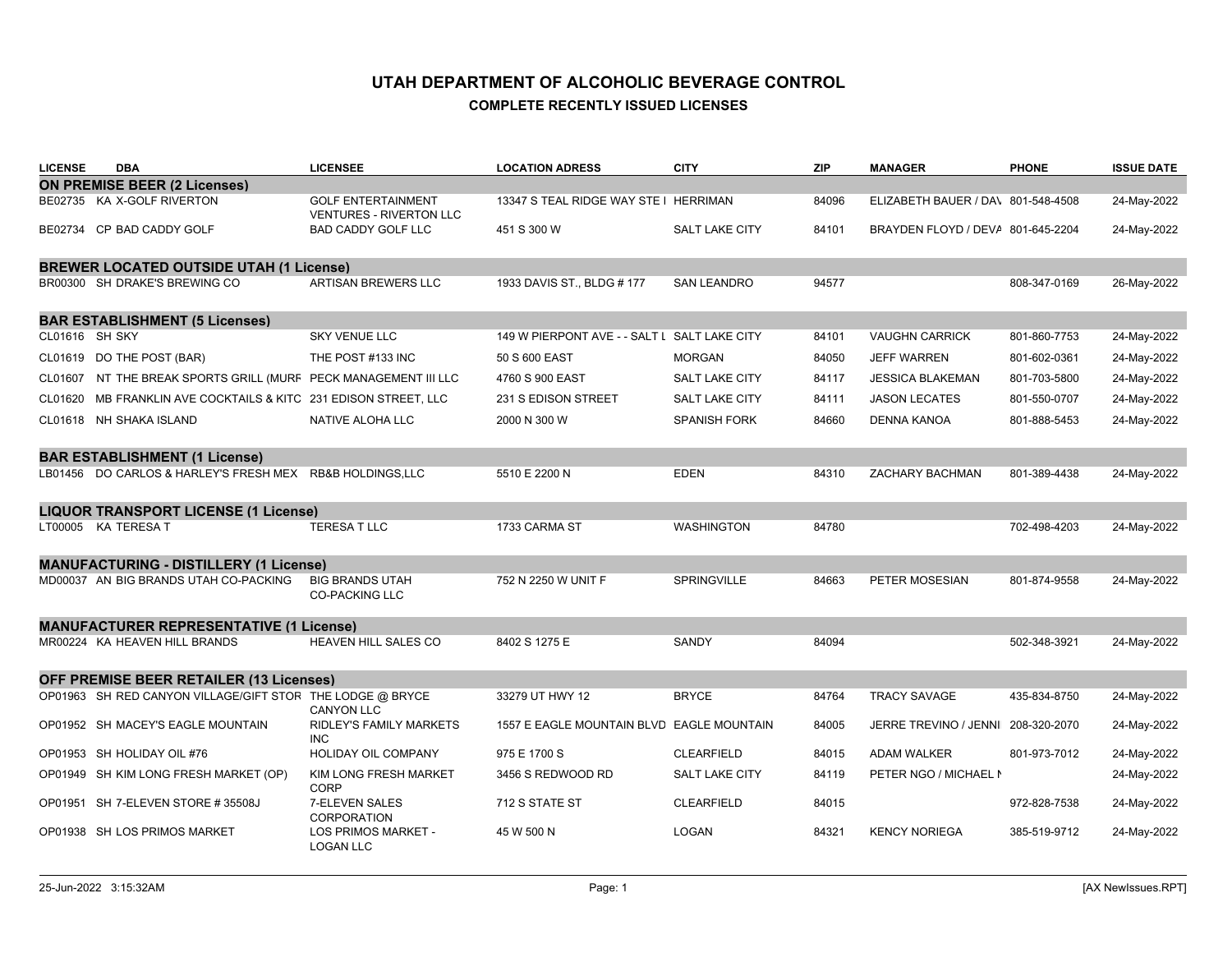| <b>LICENSE</b> | <b>DBA</b>                                                    | <b>LICENSEE</b>                                            | <b>LOCATION ADRESS</b>                     | <b>CITY</b>           | <b>ZIP</b> | <b>MANAGER</b>                              | <b>PHONE</b> | <b>ISSUE DATE</b> |
|----------------|---------------------------------------------------------------|------------------------------------------------------------|--------------------------------------------|-----------------------|------------|---------------------------------------------|--------------|-------------------|
|                | <b>OFF PREMISE BEER RETAILER Continued</b>                    |                                                            |                                            |                       |            |                                             |              |                   |
|                | OP01959 SH COUNTRY STORE & CAFE                               | <b>FOODNSTUFF LLC</b>                                      | 976 HIGH STAR DR                           | <b>KAMAS</b>          | 84036      | <b>LACEY PEDERSEN</b>                       | 435-659-5457 | 24-May-2022       |
|                | OP01954 SH 7-ELEVEN STORE #36111B                             | <b>CRUMP ENTERPRISES</b>                                   | 2261 W MAIN ST                             | <b>LEHI</b>           | 84043      | <b>NATHAN CRUMP</b>                         | 972-828-7538 | 24-May-2022       |
|                | OP01955 SH EZZY MART                                          | <b>EZZY MART CORP</b>                                      | 5490 S 4220 W                              | <b>SALT LAKE CITY</b> | 84118      | <b>SURINDER SINGH</b>                       | 602-386-6318 | 24-May-2022       |
|                | OP01956 SH MAVERIK #693                                       | <b>MAVERIK, INC</b>                                        | <b>1475 W MAIN</b>                         | <b>GREEN RIVER</b>    | 84525      | <b>LISA SILLIMAN</b>                        | 801-335-3805 | 24-May-2022       |
|                | OP01957 SH FARMHOUSE AT SACCO'S                               | FARMHOUSE @ SACCIO'S<br><b>LLC</b>                         | 6050 S 1900 W                              | <b>ROY</b>            | 84067      | <b>BRANDY FOWERS</b>                        | 801-726-9563 | 24-May-2022       |
|                | OP01960 SH MAVERIK #692                                       | <b>MAVERIK, INC</b>                                        | 1595 E EAGLE MOUNTAIN BLVD EAGLE MOUNTAIN  |                       | 84005      | <b>ANDREA COX</b>                           | 801-335-3805 | 24-May-2022       |
|                | OP01962 SH LUCERNE VALLEY MARINA                              | <b>FLAMING GORGE CORP</b>                                  | 5570 E LUCERNE RD                          | <b>MANILA</b>         | 84046      | <b>JESSICA WILLIAMS</b>                     | 435-784-3483 | 24-May-2022       |
|                | <b>RESTAURANT (10 Licenses)</b>                               |                                                            |                                            |                       |            |                                             |              |                   |
|                | RE03019 KA PARADISE BIRYANI POINTE                            | <b>SPARK GROUP</b><br><b>RESTAURANT LLC</b>                | 280 E 12300 S STE 110                      | <b>DRAPER</b>         | 84020      | ANNAPURNA KAMBALIM 801-999-4133             |              | 24-May-2022       |
|                | RE03000 MH CHILI'S GRILL & BAR (SARATOGA & BRINKER RESTAURANT | <b>CORPORATION</b>                                         | 757 N REDWOOD RD                           | SARATOGA SPRINGS      | 84045      | <b>MIKE GREER</b>                           | 970-770-8841 | 24-May-2022       |
|                | RE03018 DO CARLOS & HARLEY'S FRESH MEX RB&B HOLDINGS, LLC     |                                                            | 5510 E 2200 N                              | <b>EDEN</b>           | 84310      | <b>MILES CLARK</b>                          | 801-389-4438 | 24-May-2022       |
|                | RE02530 BH WILD THYME CAFE                                    | <b>SPOTTY POTTAMOUS LLC</b>                                | 198 S 100 E                                | <b>KANAB</b>          |            | 84741-36 SUE DALE / ASHLEY HEA 435-899-9713 |              | 24-May-2022       |
|                | RE03028 BH LONGHORN STEAKHOUSE (ST GEI RARE HOSPITALITY       | <b>INTERNATIONAL INC</b>                                   | 1333 S AUTO MALL DR BLDG 40 SAINT GEORGE   |                       | 84770      |                                             | 407-245-5401 | 24-May-2022       |
|                | RE03022 NT ZEST KITCHEN & BAR                                 | BDS INC.                                                   | 275 S 200 W                                | <b>SALT LAKE CITY</b> | 84101      | <b>PARKER BOEING</b>                        | 801-433-0589 | 24-May-2022       |
|                | RE03023 CP SANDSTONE CAFE & BAR                               | <b>WYNDHAM RESORT</b><br><b>DEVELOPMENT</b><br>CORPORATION | 1435 N HWY 191                             | <b>MOAB</b>           | 84532      | <b>ESA PALTENAN</b>                         | 435-719-2400 | 24-May-2022       |
| RE03020        | CP PEACE ON EARTH COFFEE (RE)                                 | PEACE ON<br>EARTH-RIVERTON LLC                             | 4534 W PARTRIDGE HILL LANE                 | <b>RIVERTON</b>       | 84065      | <b>LINDSAY GIFFORD</b>                      | 801-874-0702 | 24-May-2022       |
| RE03021        | NH TEXAS ROADHOUSE (SPANISH FO TEXAS ROADHOUSE                | <b>HOLDINGS LLC</b>                                        | 508 E COMMERCE WAY                         | <b>SPANISH FORK</b>   | 84660      | CARMEL BARNHART / AL 385-200-7356           |              | 24-May-2022       |
|                | RE03026 MB PLATED DREAMS                                      | PLATED DREAMS LLC                                          | 2468 S HWY 89 #B2                          | <b>WOODS CROSS</b>    | 84087      | ANGELA AMUNDSEN                             | 801-628-0671 | 24-May-2022       |
|                | <b>RESTAURANT LIMITED (6 Licenses)</b>                        |                                                            |                                            |                       |            |                                             |              |                   |
|                | RL01472 CW TAGGART'S GRILL (RL)                               | <b>TAGGART GRILL &amp;</b><br><b>RESTAURANT INC</b>        | 1105 TAGGART LANE                          | <b>MORGAN</b>         | 84050      | KELSEA TUTTLE / FELICI 801-791-4458         |              | 24-May-2022       |
| RL01466        | <b>CP OMBU HOTPOT</b>                                         | OMBU HOT POT LLC                                           | 3424 S STATE # D                           | <b>SALT LAKE CITY</b> | 84115      | <b>CHENXU YU</b>                            | 385-301-8732 | 24-May-2022       |
| RL01470        | BH BELLA MARIE'S PIZZERIA & RESTA TRU FOOD LLC                |                                                            | 720 E 700 S                                | ST GEORGE             | 84770      | RICHARD DOERR / MARI 435-628-3336           |              | 24-May-2022       |
|                | RL01473 MH HAMA SUSHI                                         | <b>HAMA SUSHI JAPANESE</b><br><b>CUISINE INC</b>           | 153 W CROSSROADS BLVD STE SARATOGA SPRINGS |                       | 84045      | <b>GUI XIAN HUANG</b>                       | 347-592-8836 | 24-May-2022       |
|                | RL01475 DO LODGE @ BRYCE CANYON/VALHA ARAMARK SPORTS &        | <b>ENTERTAINMENT SERVICES.</b><br><b>LLC</b>               | #1 CYN LODGE HWY 63                        | <b>BRYCE</b>          | 84764      |                                             | 435-834-8750 | 24-May-2022       |
|                | RL01471 DO SUSHI PRO                                          | SUSHI PRO, LLC                                             | 4337 HARRISON BLVD                         | <b>OGDEN</b>          | 84403      | <b>XIANG PAN</b>                            | 385-240-3858 | 24-May-2022       |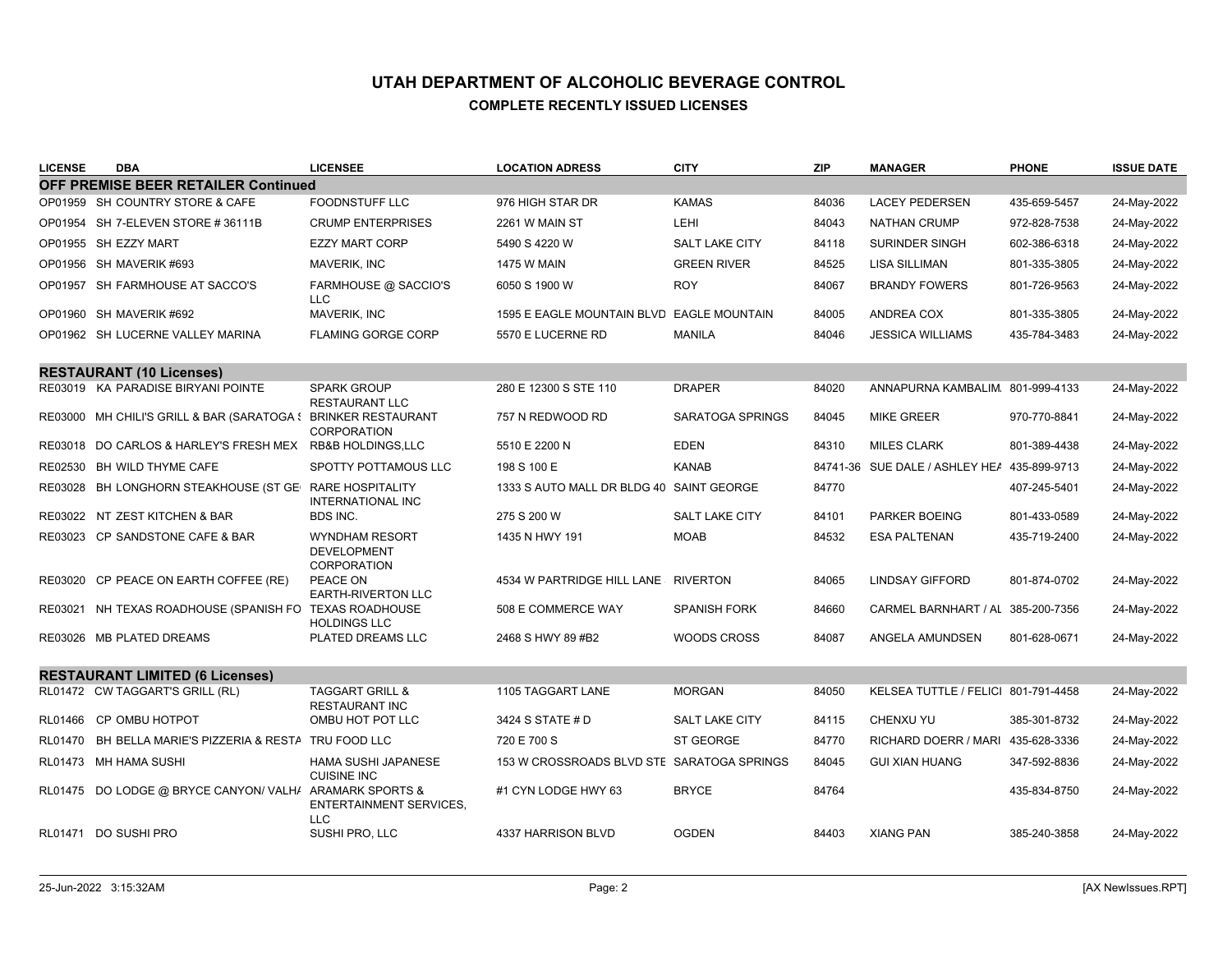| <b>LICENSE</b> | <b>DBA</b>                                            | <b>LICENSEE</b>                                    | <b>LOCATION ADRESS</b>                 | <b>CITY</b>           | <b>ZIP</b> | <b>MANAGER</b> | <b>PHONE</b> | <b>ISSUE DATE</b> |
|----------------|-------------------------------------------------------|----------------------------------------------------|----------------------------------------|-----------------------|------------|----------------|--------------|-------------------|
|                | <b>RESTAURANT LIMITED Continued</b>                   |                                                    |                                        |                       |            |                |              |                   |
|                | <b>SINGLE EVENT (123 Licenses)</b>                    |                                                    |                                        |                       |            |                |              |                   |
|                | SE09056 BB Courchevel Bistro                          | STORIED MANAGEMENT LLC                             | 201 HEBER AVE                          | <b>PARK CITY</b>      | 84060      |                | 435-333-3613 | 7-Jun-2022        |
| SE09023        | <b>BB Riverbend Sports Complex</b>                    | SPORTS COMPLEX AT<br>RIVERBEND, LLC                | 1085 S WINDING RIVER COVE              | <b>SALT LAKE CITY</b> | 84102      |                | 801-688-1130 | 2-Jun-2022        |
| SE09050        | <b>BB Main Street Park city</b>                       | DEER VALLEY RESORT<br>COMPANY, LLC                 | <b>MAIN STREET</b>                     | <b>PARK CITY</b>      | 84060      |                | 435-615-2600 | 6-Jun-2022        |
| SE09038        | <b>BB Snow Park Amphitheatre</b>                      | DEER VALLEY RESORT<br>COMPANY, LLC                 | 2250 DEER VALLEY DR                    | <b>PARK CITY</b>      | 84060      |                | 435-615-2600 | 6-Jun-2022        |
| SE09036        | <b>BB Swanny City Park</b>                            | FRIENDS OF THE MOAB<br><b>FOLK FESTIVAL</b>        | 400 N 100 W                            | <b>MOAB</b>           | 84532      |                | 435-259-3198 | 6-Jun-2022        |
| SE09041        | <b>BB Snow Park Amphitheatre</b>                      | <b>DEER VALLEY RESORT</b><br>COMPANY, LLC          | 2250 DEER VALLEY DR                    | <b>PARK CITY</b>      | 84060      |                | 435-615-2600 | 6-Jun-2022        |
| SE09025        | <b>BB Recycle Utah</b>                                | PARK CITY CONSERVATION<br><b>ASSOCIATION</b>       | 1951 WOODBINE WAY                      | <b>PARK CITY</b>      | 84068      |                | 435-640-2282 | 2-Jun-2022        |
| SE09022        | <b>BB Utah State Fairpark</b>                         | LUX HOSPITALITY GROUP                              | 155 N 1000 W                           | <b>SALT LAKE CITY</b> | 84116      |                | 801-466-2537 | 2-Jun-2022        |
| SE09034        | <b>BB Swanny City Park</b>                            | FRIENDS OF THE MOAB<br><b>FOLK FESTIVAL</b>        | 400 N 100 W                            | <b>MOAB</b>           | 84532      |                | 435-259-3198 | 6-Jun-2022        |
| SE09072        | BB Wolf Creek Clubhouse and patio                     | <b>WOLF CREEK UTAH LLC</b>                         | 3873 N WOLF CREEK DRIVE                | <b>EDEN</b>           | 84310      |                | 801-745-3737 | 13-Jun-2022       |
| SE09035        | <b>BB SWANNY CITY PARK</b>                            | <b>FRIENDS OF THE MOAB</b><br><b>FOLK FESTIVAL</b> | 400 N 100 W                            | <b>MOAB</b>           | 84532      |                | 435-259-3198 | 6-Jun-2022        |
|                | SE09042 BB Snow Park Amphitheatre                     | DEER VALLEY RESORT<br>COMPANY, LLC                 | 2250 DEER VALLEY DR                    | <b>PARK CITY</b>      | 84060      |                | 435-615-2600 | 6-Jun-2022        |
| SE09026        | <b>BB</b> The Gateway                                 | UTAH ARTS ALLIANCE                                 | 18 N RIO GRANDE ST                     | <b>SALT LAKE CITY</b> | 84101      |                |              | 2-Jun-2022        |
| SE09024        | BB Swanny City Park                                   | <b>FRIENDS OF THE MOAB</b><br><b>FOLK FESTIVAL</b> | 400 N 100 W                            | <b>MOAB</b>           | 84532      |                | 435-259-3198 | 2-Jun-2022        |
| SE09076        | BB POLICY KINGS BRWERY (PARKING POLICY KINGS BREWERY, | <b>LLC</b>                                         | 223 N 100 W                            | <b>CEDAR CITY</b>     | 84721      |                | 435-542-4486 | 13-Jun-2022       |
| SE09015        | <b>KA Summit Community Garden</b>                     | <b>SUMMIT COMMUNITY</b><br><b>GARDENS</b>          | 4056 SHADOW MTN DR                     | <b>PARK CITY</b>      | 84098      |                | 406-581-1060 | 31-May-2022       |
| SE09028        | <b>KA Kimball Art Center</b>                          | KIMBALL ART CENTER                                 | 1251 KEARNS BLVD - - PARK CI PARK CITY |                       | 84060      |                | 435-649-8882 | 3-Jun-2022        |
| SE09051        | KA Main Street PC                                     | EDA INC                                            | 434 MAIN                               | <b>PARK CITY</b>      | 84060      |                | 435-655-9505 | 6-Jun-2022        |
|                | SE09112 KA Caputos Market                             | <b>ONE SMALL MIRACLE</b>                           | 314 WEST 300 SOUTH                     | <b>SALT LAKE CITY</b> | 84101      |                | 512-552-7824 | 22-Jun-2022       |
| SE09090        | KA Maven District                                     | NOW ID-CBC NOW DANCE<br>THEATER, INC               | 165 EAST 900 SOUTH                     | SALT LAKE CITY        | 84111      |                | 510-501-6915 | 13-Jun-2022       |
| SE09117        | <b>KA Kimball Art Center</b>                          | KIMBALL ART CENTER                                 | 1251 KEARNS BLVD -                     | <b>PARK CITY</b>      | 84060      |                | 435-649-8882 | 22-Jun-2022       |
|                | SE09102 KA Main Street Park City                      | EATING ESTABLISHMENT,<br><b>LLC</b>                | 317 MAIN                               | <b>PARK CITY</b>      | 84060      |                | 435-649-8284 | 16-Jun-2022       |
|                | SE09008 KA Snowbasin Resort                           | SNOWBASIN RESORT<br><b>COMPANY</b>                 | 3925 SNOWBASIN RD                      | <b>HUNTSVILLE</b>     | 84317      |                | 801-620-1048 | 31-May-2022       |
|                | SE09120 KA Gallivan Center                            | PIERPONT NIGHTLIFE<br><b>GROUP, LLC</b>            | 239 S MAIN ST                          | <b>SALT LAKE CITY</b> | 84111      |                | 801-355-0364 | 24-Jun-2022       |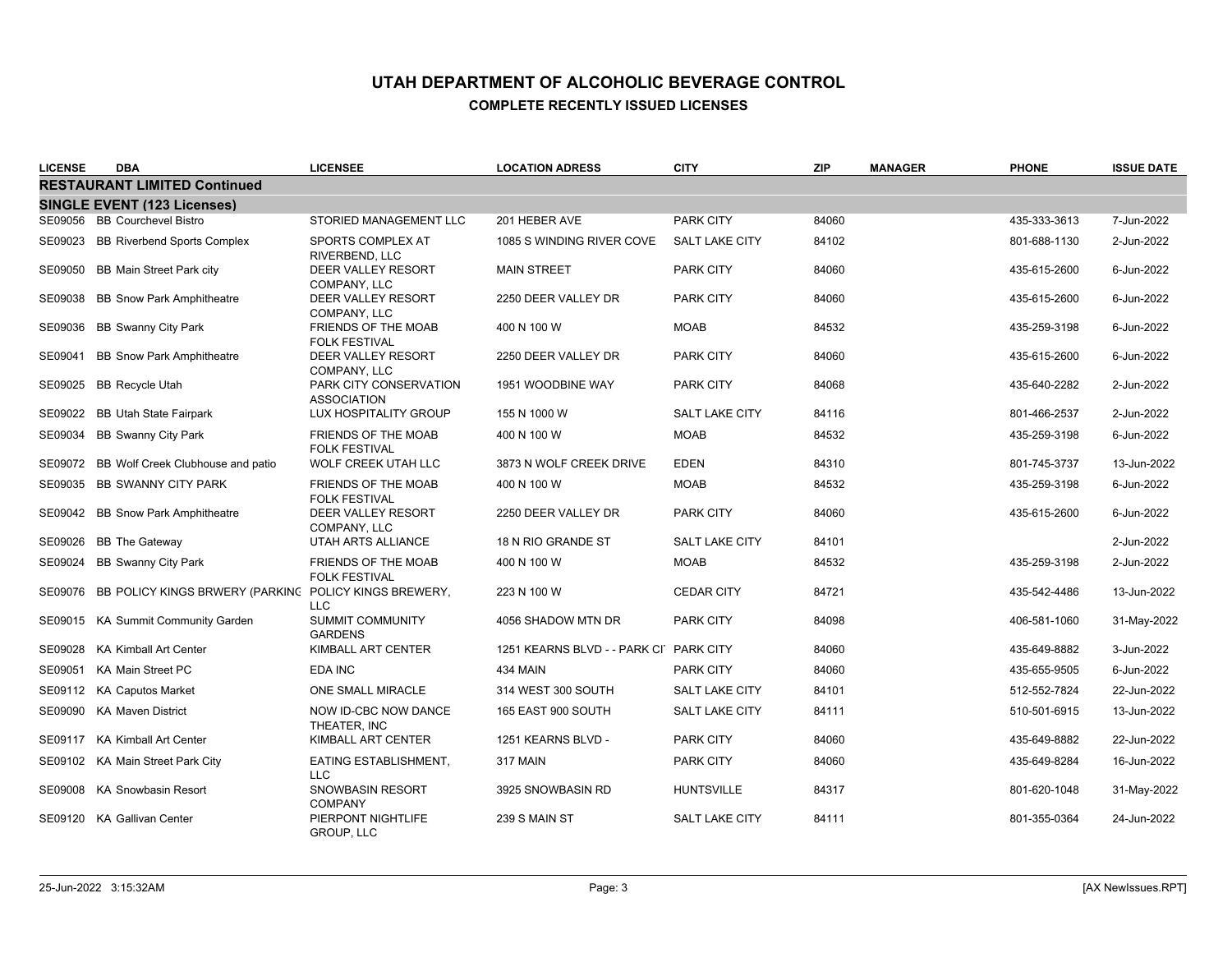| <b>LICENSE</b> | <b>DBA</b>                                  | <b>LICENSEE</b>                                                        | <b>LOCATION ADRESS</b>   | <b>CITY</b>           | <b>ZIP</b> | <b>MANAGER</b> | <b>PHONE</b> | <b>ISSUE DATE</b> |
|----------------|---------------------------------------------|------------------------------------------------------------------------|--------------------------|-----------------------|------------|----------------|--------------|-------------------|
|                | <b>SINGLE EVENT Continued</b>               |                                                                        |                          |                       |            |                |              |                   |
|                | SE09020 KA Campground Stage                 | THUNDER MANAGEMENT<br><b>LLC</b>                                       | 2930 W HWY 112           | <b>GRANTSVILLE</b>    | 84029      |                | 801-651-9138 | 3-Jun-2022        |
| SE09020        | KA Deseret Peak Complex                     | THUNDER MANAGEMENT<br><b>LLC</b>                                       | 2930 W HWY 112           | <b>GRANTSVILLE</b>    | 84029      |                | 801-651-9138 | 3-Jun-2022        |
|                | SE09092 KA Sandy Amphitheater               | <b>POSTFONTAINE</b><br><b>CONSULTING</b>                               | 1245 E 9400 S            | SANDY                 | 84094      |                | 801-263-0566 | 16-Jun-2022       |
| SE09101        | KA Heber Ave Park City                      | HIGH WEST DISTILLERY, LLC                                              | <b>HEBER AVE</b>         | <b>PARK CITY</b>      | 84060      |                | 585-678-7100 | 17-Jun-2022       |
| SE09039        | KA Legacy Lodge                             | <b>HABITAT FOR HUMANITY</b><br>FOR SUMMIT & WASATCH<br><b>COUNTIES</b> | 1325 LOWELL AVE          | <b>PARK CITY</b>      | 84060      |                | 435-640-6462 | 6-Jun-2022        |
|                | SE09002 KA Washington Square/Library Square | UTAH ARTS FESTIVAL<br><b>FOUNDATION</b>                                | 200 EAST 400 SOUTH       | <b>SALT LAKE CITY</b> | 84111      |                | 801-322-2428 | 24-May-2022       |
|                | SE09052 KA Western Park                     | <b>DINOSAUR ROUNDUP</b><br><b>RODEO</b>                                | 302 E 200 S              | <b>VERNAL</b>         | 84078      |                | 435-789-1352 | 6-Jun-2022        |
|                | SE09007 KA Snowbasin Resort                 | SNOWBASIN RESORT<br><b>COMPANY</b>                                     | 3925 SNOWBASIN RD        | <b>HUNTSVILLE</b>     | 84317      |                | 801-620-1048 | 31-May-2022       |
|                | SE09065 KA Canyons Village                  | CANYONS VILLAGE<br><b>MANAGEMENT</b><br><b>ASSOCIATION</b>             | 4000 CANYONS RESORT DR - | <b>PARK CITY</b>      | 84098      |                | 435-655-2580 | 13-Jun-2022       |
|                | SE09107 KA Summer Theatre Eccles Stage      | STORYTELLER CANYON<br>OPERATING COMPANY LLC                            | 8841 N ALPINE LOOP RD    | <b>SUNDANCE</b>       | 84604      |                | 801-225-4107 | 22-Jun-2022       |
| SE09079        | KA Ogden Amphitheater                       | PIERPONT NIGHTLIFE<br>GROUP, LLC                                       | 343 E 25TH STREET        | <b>OGDEN</b>          | 84401      |                | 801-355-0364 | 13-Jun-2022       |
|                | SE09123 KA Gallivan Center                  | PIERPONT NIGHTLIFE<br><b>GROUP, LLC</b>                                | <b>239 S MAIN</b>        | <b>SALT LAKE CITY</b> | 84111      |                | 801-355-0364 | 24-Jun-2022       |
| SE09085        | KA Ogden's Own Distillery                   | COPPERFIELD PUBLISHING,<br>INC.                                        | 615 W STOCKTON WAY       | <b>OGDEN</b>          | 84401      |                | 801-575-1033 | 13-Jun-2022       |
| SE09082        | KA Ogden Amphitheater                       | PIERPONT NIGHTLIFE<br><b>GROUP, LLC</b>                                | 343 E 25TH STREET        | <b>OGDEN</b>          | 84401      |                | 801-355-0364 | 13-Jun-2022       |
| SE09098        | KA Oasis Community Garden                   | JUNIOR LEAGUE OF OGDEN                                                 | 2445 MONROE BLVD         | <b>OGDEN</b>          | 84401      |                | 801-436-7293 | 16-Jun-2022       |
|                | SE09104 KA Summer Theatre Eccles Stage      | STORYTELLER CANYON<br>OPERATING COMPANY LLC                            | 8841 N ALPINE LOOP RD    | <b>SUNDANCE</b>       | 84604      |                | 801-225-4107 | 22-Jun-2022       |
| SE09040        | KA Cougar Ridge Resort                      | <b>BLACK FEATHER SPIRITS</b><br><b>LLC</b>                             | 650 COUGAR RIDGE RD      | <b>TORREY</b>         | 84775      |                | 801 505 8589 | 6-Jun-2022        |
| SE09080        | KA Ogden Amphitheater                       | PIERPONT NIGHTLIFE<br><b>GROUP, LLC</b>                                | 343 E 25TH STREET        | <b>OGDEN</b>          | 84401      |                | 801-355-0364 | 13-Jun-2022       |
|                | SE09033 KA Viridian Event Center            | UNBRIDLED HOPE AND<br><b>HEALING CENTER</b>                            | 8030 S1825 W             | <b>WEST JORDAN</b>    | 84088      |                | 801-230-5341 | 6-Jun-2022        |
|                | SE09113 KA Main Street and Vernal Ave       | <b>VERNAL BREWING</b><br><b>COMPANY LLC</b>                            | VERNAL AVE AND MAIN      | <b>VERNAL</b>         | 84078      |                | 435-781-2337 | 22-Jun-2022       |
|                | SE09121 KA Gallivan Center                  | PIERPONT NIGHTLIFE<br><b>GROUP, LLC</b>                                | 239 S MAIN               | SALT LAKE CITY        | 84111      |                | 801-355-0364 | 24-Jun-2022       |
|                | SE09045 KA McCarthy Plaza                   | PRIMROSE PRODUCTIONS                                                   | 154 S REGENT ST          | <b>SALT LAKE CITY</b> | 84111      |                | 801-509-1208 | 6-Jun-2022        |
|                | SE09010 KA Utah State Fairpark              | LUX HOSPITALITY GROUP                                                  | 155 N 1000 W             | <b>SALT LAKE CITY</b> | 84116      |                | 801-466-2537 | 31-May-2022       |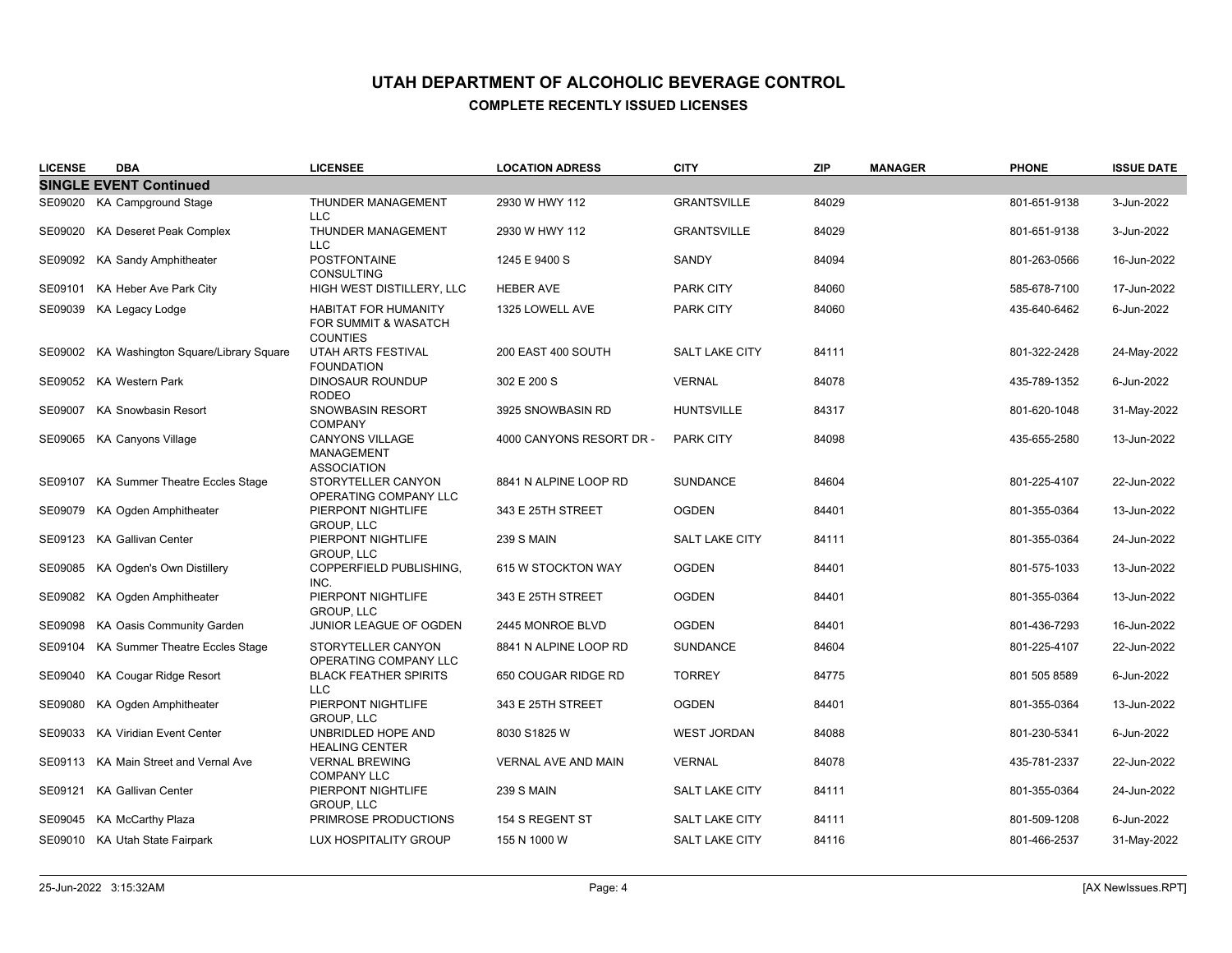| <b>LICENSE</b> | <b>DBA</b>                                                             | <b>LICENSEE</b>                                                   | <b>LOCATION ADRESS</b>     | <b>CITY</b>           | <b>ZIP</b> | <b>MANAGER</b> | <b>PHONE</b> | <b>ISSUE DATE</b> |
|----------------|------------------------------------------------------------------------|-------------------------------------------------------------------|----------------------------|-----------------------|------------|----------------|--------------|-------------------|
|                | <b>SINGLE EVENT Continued</b>                                          |                                                                   |                            |                       |            |                |              |                   |
|                | SE09057 KA Brian Head Resort/Giant Steps Lodge BRIAN HEAD RECREATION I | <b>LLC</b>                                                        | 329 S HWY-143 - BRIAN HEAD | <b>BRIAN HEAD</b>     | 84719      |                | 435-677-2035 | 7-Jun-2022        |
|                | SE09005 KA Snowbasin Resort                                            | SNOWBASIN RESORT<br><b>COMPANY</b>                                | 3925 SNOWBASIN RD          | <b>HUNTSVILLE</b>     | 84317      |                | 801-620-1048 | 31-May-2022       |
|                | SE09074 KA Ogden Amphitheater                                          | PIERPONT NIGHTLIFE<br><b>GROUP, LLC</b>                           | 343 E 25TH STREET          | <b>OGDEN</b>          | 84401      |                | 801-355-0364 | 13-Jun-2022       |
| SE09063        | <b>KA Canyons Village</b>                                              | <b>CANYONS VILLAGE</b><br><b>MANAGEMENT</b><br><b>ASSOCIATION</b> | 4000 CANYONS DR            | <b>PARK CITY</b>      | 84098      |                | 435-655-2580 | 13-Jun-2022       |
|                | SE09037 KA 4th Street and Main Street                                  | PARK RESTAURANT<br>HOLDINGS, LLC                                  | 4TH STREET AND MAIN        | <b>PARK CITY</b>      | 84060      |                | 435-649-8600 | 7-Jun-2022        |
| SE09037        | KA Park City Main Street                                               | <b>PARK RESTAURANT</b><br>HOLDINGS, LLC                           | 438 MAIN ST                | <b>PARK CITY</b>      | 84060      |                | 435-649-8600 | 7-Jun-2022        |
|                | SE09054 KA Main Street PC                                              | <b>MURCKO RESTAURANT</b><br><b>GROUP, LLC</b>                     | <b>306 MAIN</b>            | <b>PARK CITY</b>      | 84060      |                | 435-252-9900 | 6-Jun-2022        |
| SE09059        | KA Summit County Fairgrounds                                           | <b>COALVILLE CITY</b>                                             | 202 PARK ROAD              | <b>COALVILLE</b>      | 84017      |                | 435-336-5981 | 13-Jun-2022       |
|                | SE09077 KA Rio Tinto Plaza                                             | PIERPONT NIGHTLIFE<br><b>GROUP, LLC</b>                           | 9256 S STATE ST            | SANDY                 | 84070      |                | 801-355-0364 | 13-Jun-2022       |
| SE09021        | <b>KA Tracy Aviary</b>                                                 | FRIENDS OF TRACY AVIARY                                           | 589 E 1300 S               | <b>SALT LAKE CITY</b> | 84105      |                | 801-596-8500 | 31-May-2022       |
|                | SE09046 KA Main Street PC                                              | FLETCHER'S SERVICES LLC                                           | <b>MAIN STREET</b>         | <b>PARK CITY</b>      | 84060      |                | 310-251-8239 | 6-Jun-2022        |
|                | SE09066 KA Canyons Village                                             | <b>CANYONS VILLAGE</b><br><b>MANAGEMENT</b><br><b>ASSOCIATION</b> | 4000 CANYONS RESORT DR -   | <b>PARK CITY</b>      | 84098      |                | 435-655-2580 | 13-Jun-2022       |
|                | SE09108 KA Summer Theatre Eccles Stage                                 | STORYTELLER CANYON<br>OPERATING COMPANY LLC                       | 8841 N ALPINE LOOP RD      | <b>SUNDANCE</b>       | 84604      |                | 801-225-4107 | 22-Jun-2022       |
|                | SE09124 KA Gallivan Center                                             | PIERPONT NIGHTLIFE<br>GROUP, LLC                                  | <b>239 S MAIN</b>          | <b>SALT LAKE CITY</b> | 84111      |                | 801-355-0364 | 24-Jun-2022       |
| SE09011        | KA Snaffle Bit Saloon and Grill                                        | SNAFFLE BIT SALINA EVENT<br>CENTER, LLC                           | 36 E MAIN ST               | <b>SALINA</b>         | 84654      |                | 801-362-8280 | 31-May-2022       |
|                | SE09086 KA 801 Convention Center                                       | GALAXY, LLC                                                       | 1055 W NORTH TEMPLE        | <b>SALT LAKE CITY</b> | 84116      |                | 801-550-4679 | 13-Jun-2022       |
|                | SE09043 KA Hogle Zoo                                                   | UTAH ZOOLOGICAL SOCIETY                                           | 2600 E SUNNYSIDE AV        | <b>SALT LAKE CITY</b> | 84108      |                | 801-582-1616 | 6-Jun-2022        |
| SE09049        | <b>KA Main Street PC</b>                                               | <b>TERIGO'S INC</b>                                               | 424 MAIN ST                | <b>PARK CITY</b>      | 84060      |                | 435-645-9555 | 6-Jun-2022        |
| SE09068        | <b>KA Canyons Village</b>                                              | <b>CANYONS VILLAGE</b><br><b>MANAGEMENT</b><br><b>ASSOCIATION</b> | 4000 CANYONS RESORT DR -   | <b>PARK CITY</b>      | 84098      |                | 435-655-2580 | 13-Jun-2022       |
|                | SE09083 KA Ogden Amphitheater                                          | PIERPONT NIGHTLIFE<br><b>GROUP, LLC</b>                           | 343 E 25TH STREET          | <b>OGDEN</b>          | 84401      |                | 801-355-0364 | 13-Jun-2022       |
|                | SE09013 KA U of U Health Plaza at Rio Rinto                            | <b>LEVY PREMIUM</b><br><b>FOODSERVICE</b><br><b>PARTNERSHIP</b>   | 9256 S STATE ST            | SANDY                 | 84070      |                | 801-727-2740 | 31-May-2022       |
|                | SE09105 KA Summer Theatre Eccles Stage                                 | STORYTELLER CANYON<br>OPERATING COMPANY LLC                       | 8841 N ALPINE LOOP RD      | <b>SUNDANCE</b>       | 84604      |                | 801-225-4107 | 22-Jun-2022       |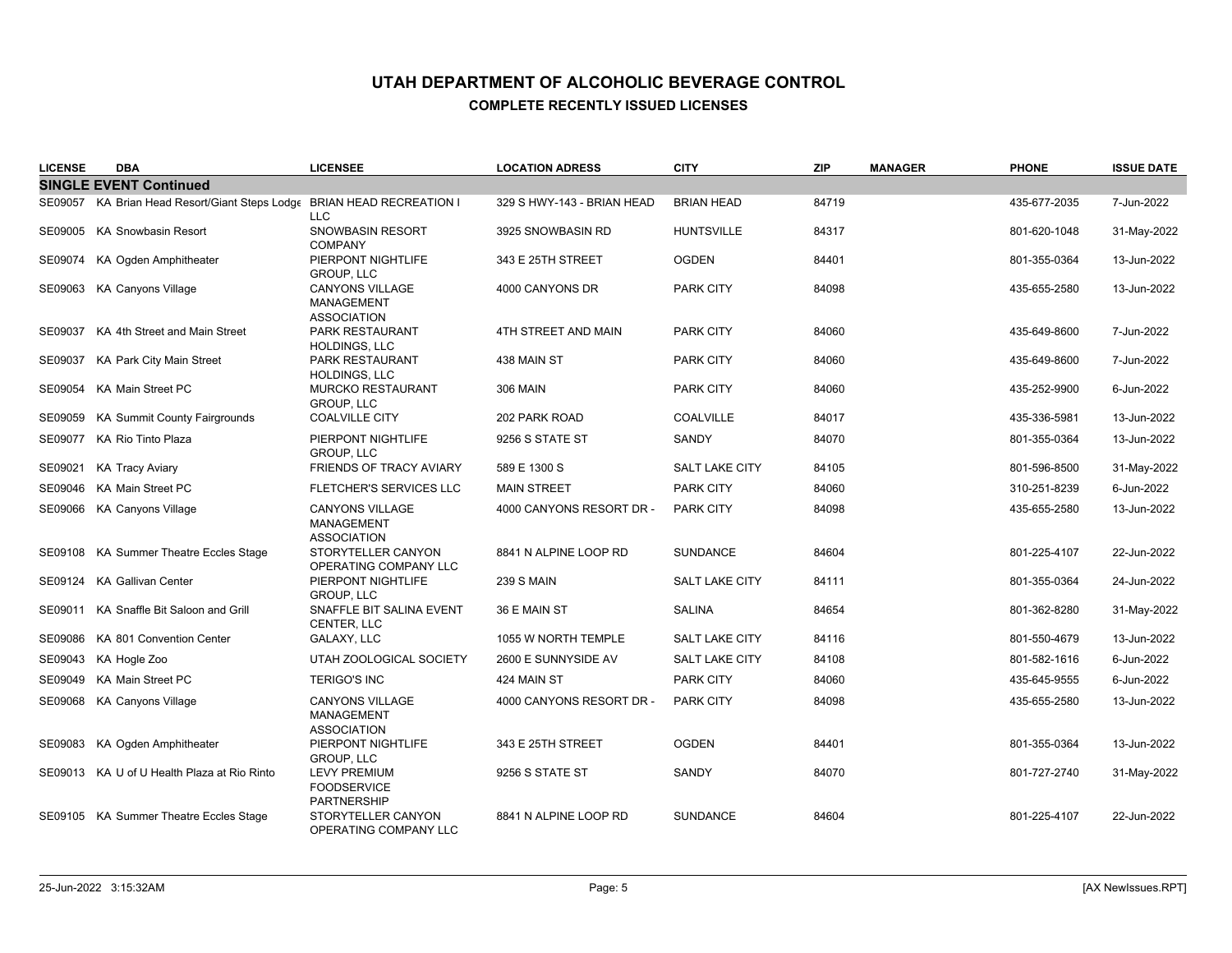| <b>LICENSE</b> | <b>DBA</b>                              | <b>LICENSEE</b>                                                   | <b>LOCATION ADRESS</b>                | <b>CITY</b>           | <b>ZIP</b> | <b>MANAGER</b> | <b>PHONE</b> | <b>ISSUE DATE</b> |
|----------------|-----------------------------------------|-------------------------------------------------------------------|---------------------------------------|-----------------------|------------|----------------|--------------|-------------------|
|                | <b>SINGLE EVENT Continued</b>           |                                                                   |                                       |                       |            |                |              |                   |
|                | SE09122 KA Gallivan Center              | PIERPONT NIGHTLIFE<br><b>GROUP, LLC</b>                           | <b>239 S MAIN</b>                     | <b>SALT LAKE CITY</b> | 84111      |                | 801-355-0364 | 24-Jun-2022       |
|                | SE09089 KA Snow Park Amphitheatre       | DEER VALLEY RESORT<br>COMPANY, LLC                                | 2250 DEER VALLEY DR                   | <b>PARK CITY</b>      | 84060      |                | 435-615-2600 | 13-Jun-2022       |
| SE09091        | KA Flaming Gorge Resort                 | TROUT UNLIMITED INC-HIGH<br><b>DESERT ANGLERS #620</b>            | 1100 E FLAMING GORGE RESOI DUTCH JOHN |                       | 84023      |                | 800-834-2419 | 16-Jun-2022       |
|                | SE09075 KA Rio Tinto Plaza              | PIERPONT NIGHTLIFE<br><b>GROUP. LLC</b>                           | 9256 S STATE ST                       | SANDY                 | 84070      |                | 801-355-0364 | 13-Jun-2022       |
|                | SE09016 KA Park City Main Street        | <b>BODEGA ON MAIN CORP</b>                                        | 710 MAIN ST                           | <b>PARK CITY</b>      | 84060      |                | 435-602-0242 | 31-May-2022       |
|                | SE09029 KA Sandy Amphitheater           | <b>POSTFONTAINE</b><br><b>CONSULTING</b>                          | 1245 E 9400 S                         | SANDY                 | 84094      |                | 801-263-0566 | 6-Jun-2022        |
|                | SE09060 KA Canyons Village              | <b>CANYONS VILLAGE</b><br><b>MANAGEMENT</b><br><b>ASSOCIATION</b> | 4000 THE CANYONS RESORT D PARK CITY   |                       | 84098      |                | 435-655-2580 | 13-Jun-2022       |
|                | SE09003 KA Snowbasin Resort             | <b>SNOWBASIN RESORT</b><br><b>COMPANY</b>                         | 3926 E SNOWBASIN RD                   | <b>HUNTSVILLE</b>     | 84317      |                | 801-620-1048 | 31-May-2022       |
|                | SE09094 KA Sandy Amphitheater           | <b>POSTFONTAINE</b><br><b>CONSULTING</b>                          | 1245 E 9400 S                         | SANDY                 | 84094      |                | 801-263-0566 | 16-Jun-2022       |
|                | SE09093 KA Sandy Amphitheater           | <b>POSTFONTAINE</b><br><b>CONSULTING</b>                          | 1245 E 9400 S                         | SANDY                 | 84094      |                | 801-263-0566 | 16-Jun-2022       |
|                | SE09071 KA Rio Tinto Plaza              | PIERPONT NIGHTLIFE<br><b>GROUP, LLC</b>                           | 9256 S STATE ST                       | SANDY                 | 84070      |                | 801-355-0364 | 13-Jun-2022       |
|                | SE09048 KA Main Street PC               | <b>HAPPY BIRD</b>                                                 | <b>MAIN STREET</b>                    | <b>PARK CITY</b>      | 84060      |                | 805-226-7604 | 6-Jun-2022        |
|                | SE08969 KA Lower Main Street            | PARK SILLY SUNDAY<br><b>MARKET</b>                                | <b>LOWER MAIN ST</b>                  | PARK CITY             | 84060      |                | 435-714-4036 | 6-Jun-2022        |
|                | SE09031 KA Sandy Amphitheater           | <b>POSTFONTAINE</b><br><b>CONSULTING</b>                          | 1245 E 9400 S                         | SANDY                 | 84094      |                | 801-263-0566 | 6-Jun-2022        |
|                | SE09110 KA Memorial House               | <b>UTAH HERITAGE</b><br><b>FOUNDATION</b>                         | 375 N CANYON RD                       | <b>SALT LAKE CITY</b> | 84103      |                | 801-521-7969 | 22-Jun-2022       |
|                | SE09018 KA Private property             | <b>SUMMIT LAND</b><br><b>CONSERVANCY</b>                          | 3916 N WOODENSHOE LANE                | <b>PEOA</b>           | 84061      |                | 435-649-9884 | 31-May-2022       |
|                | SE09088 KA Snow Park Amphitheatre       | DEER VALLEY RESORT<br>COMPANY, LLC                                | 2250 DEER VALLEY DR                   | <b>PARK CITY</b>      | 84060      |                | 435-615-2600 | 13-Jun-2022       |
|                | SE09114 KA Ashley Valley Community Park | <b>VERNAL BREWING</b><br><b>COMPANY LLC</b>                       | 500 N 900 W                           | <b>VERNAL</b>         | 84078      |                | 435-781-2337 | 22-Jun-2022       |
|                | SE09119 KA Main Street                  | CBC BEV CO-CEDAR BAND<br>OF PAIUTE INDIANS                        | <b>MAIN STREET</b>                    | <b>CEDAR CITY</b>     | 84721      |                | 435-867-0604 | 22-Jun-2022       |
|                | SE09126 KA Holladay City Park           | <b>HOLLADAY ARTS COUNCIL</b>                                      | 4580 S 2300 W                         | <b>HOLLADAY</b>       | 84117      |                | 801-942-1916 | 24-Jun-2022       |
|                | SE09053 KA Helper Main Street           | <b>HELPER CITY</b>                                                | <b>MAIN STREET</b>                    | <b>HELPER</b>         | 84526      |                | 435-637-0732 | 7-Jun-2022        |
|                | SE09032 KA Sandy Amphitheater           | <b>POSTFONTAINE</b><br><b>CONSULTING</b>                          | 1245 E 9400 S                         | SANDY                 | 84094      |                | 801-263-0566 | 6-Jun-2022        |
|                | SE09058 KA Utah State Fairpark          | LUX HOSPITALITY GROUP                                             | 155 N 1000 W                          | <b>SALT LAKE CITY</b> | 84116      |                | 801-466-2537 | 13-Jun-2022       |
|                | SE09111 KA Memorial House               | <b>UTAH HERITAGE</b><br><b>FOUNDATION</b>                         | 375 N CANYON RD                       | <b>SALT LAKE CITY</b> | 84103      |                | 801-521-7969 | 22-Jun-2022       |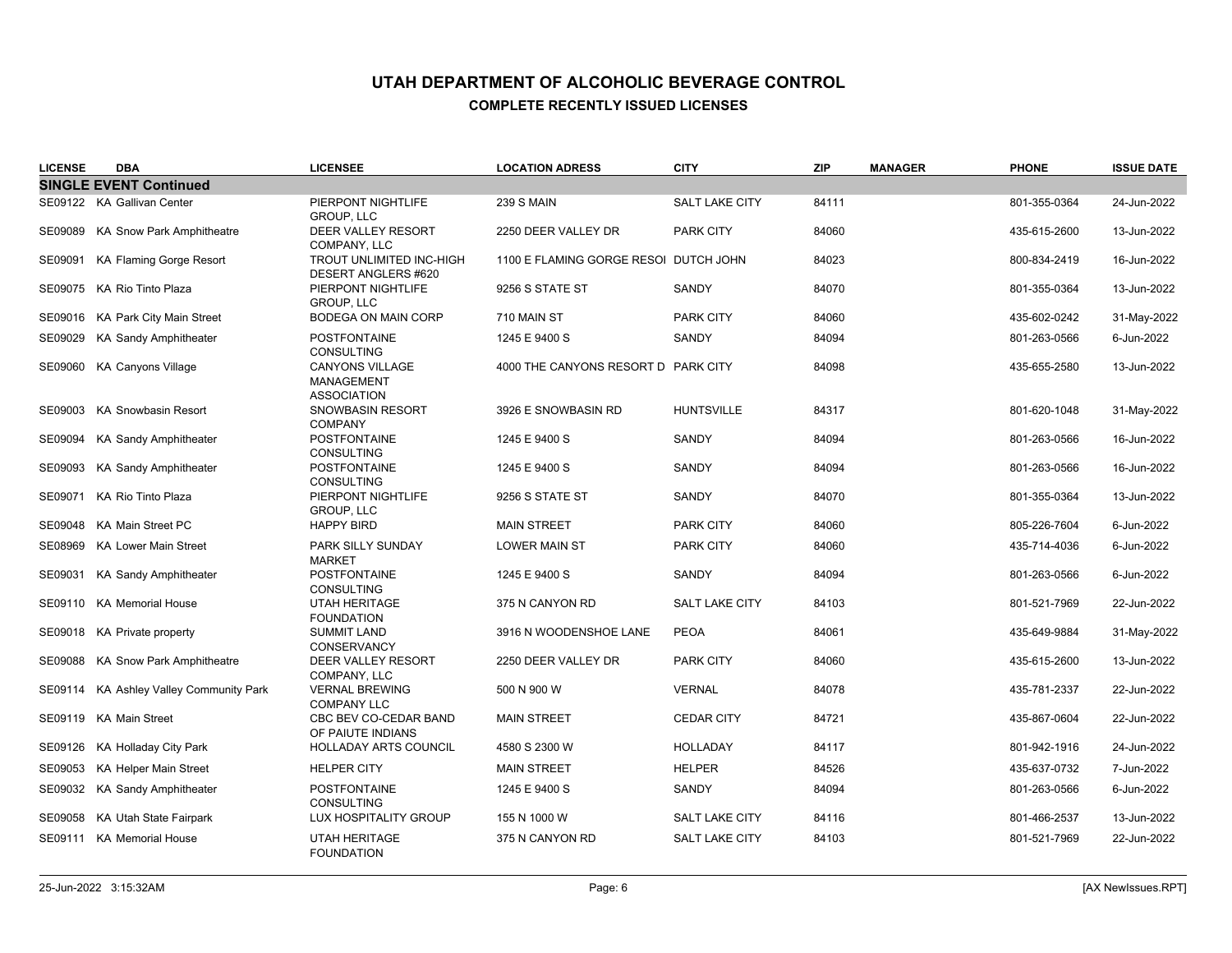| <b>LICENSE</b> | <b>DBA</b>                                     | <b>LICENSEE</b>                                                            | <b>LOCATION ADRESS</b>   | <b>CITY</b>           | <b>ZIP</b> | <b>MANAGER</b> | <b>PHONE</b> | <b>ISSUE DATE</b> |
|----------------|------------------------------------------------|----------------------------------------------------------------------------|--------------------------|-----------------------|------------|----------------|--------------|-------------------|
|                | <b>SINGLE EVENT Continued</b>                  |                                                                            |                          |                       |            |                |              |                   |
|                | SE09019 KA Create PC                           | PARK CITY SUMMIT COUNTY<br><b>ARTS COUNCIL</b>                             | 660 MAIN ST              | <b>PARK CITY</b>      | 84060      |                | 510-333-6659 | 31-May-2022       |
|                | SE09115 KA The Union Event Center              | REC, LLC                                                                   | 235 N 500 W              | <b>SALT LAKE CITY</b> | 84116      |                | 801-427-0844 | 22-Jun-2022       |
|                | SE09055 KA Brian Head Resort/Giant Steps Lodge | BRIAN HEAD RECREATION I<br><b>LLC</b>                                      | 329 SOUTH HWY 143        | <b>BRIAN HEAD</b>     | 84719      |                | 435-677-2035 | 7-Jun-2022        |
|                | SE09078 KA Ogden Amphitheater                  | PIERPONT NIGHTLIFE<br><b>GROUP, LLC</b>                                    | 343 E 25TH STREET        | <b>OGDEN</b>          | 84401      |                | 801-355-0364 | 13-Jun-2022       |
|                | SE09097 KA Little City                         | LITTLE CITY INC                                                            | 349 W 700 S              | <b>SALT LAKE CITY</b> | 84101      |                | 510 343 4574 | 16-Jun-2022       |
|                | SE09084 KA 801 Convention Center               | GALAXY, LLC                                                                | 1055 W NORTH TEMPLE      | <b>SALT LAKE CITY</b> | 84116      |                | 801-550-4679 | 13-Jun-2022       |
|                | SE09118 KA Policy Kings Brewery                | POLICY KINGS BREWERY,<br><b>LLC</b>                                        | 223 N 100 W              | <b>CEDAR CITY</b>     | 84721      |                | 435-542-4486 | 22-Jun-2022       |
| SE09103        | KA Main Street Park City                       | SHABU INC.                                                                 | <b>MAIN STREET</b>       | <b>PARK CITY</b>      | 84060      |                | 435-640-5512 | 16-Jun-2022       |
| SE09009        | KA Utah State Fairpark                         | LUX HOSPITALITY GROUP                                                      | 155 N 1000 W             | <b>SALT LAKE CITY</b> | 84116      |                | 801-466-2537 | 31-May-2022       |
| SE09027        | <b>KA Liberty Park</b>                         | PROPER BREWING<br><b>COMPANY LLC</b>                                       | 900 S 600 E              | SALT LAKE CITY        | 84105      |                | 801-828-5310 | 3-Jun-2022        |
|                | SE09069 KA Gateway                             | EVENT PRO NOW, LLC                                                         | 18 N RIO GRANDE ST       | <b>SALT LAKE CITY</b> | 84101      |                | 385-212-8953 | 13-Jun-2022       |
|                | SE09014 KA Summit Community Gardens            | SUMMIT COMMUNITY<br><b>GARDENS</b>                                         | 4056 SHADOW MTN DR       | <b>PARK CITY</b>      | 84098      |                | 406-581-1060 | 31-May-2022       |
| SE09106        | KA Summer Theatre Eccles Stage                 | STORYTELLER CANYON<br>OPERATING COMPANY LLC                                | 8841 N ALPINE LOOP RD    | <b>SUNDANCE</b>       | 84604      |                | 801-225-4107 | 22-Jun-2022       |
|                | SE09070 KA Ogden Amphitheater                  | PIERPONT NIGHTLIFE<br><b>GROUP, LLC</b>                                    | 343 E 25TH ST            | <b>OGDEN</b>          | 84401      |                | 801-355-0364 | 13-Jun-2022       |
|                | SE09100 KA 508 Main Street                     | THE BRICK RESTAURANT<br>AND BAR LLC                                        | 508 MAIN ST              | <b>PARK CITY</b>      | 84060      |                | 435-731-6242 | 16-Jun-2022       |
| SE08968        | <b>KA Lower Main Street</b>                    | PARK SILLY SUNDAY<br>MARKET                                                | <b>LOWER MAIN ST</b>     | <b>PARK CITY</b>      | 84060      |                | 435-714-4036 | 6-Jun-2022        |
|                | SE09067 KA Canyons Village                     | <b>CANYONS VILLAGE</b><br><b>MANAGEMENT</b><br><b>ASSOCIATION</b>          | 4000 CANYONS RESORT DR - | <b>PARK CITY</b>      | 84098      |                | 435-655-2580 | 13-Jun-2022       |
|                | SE09017 KA Park City Main Street               | <b>BUONA VITA RESTAURANT</b><br><b>CORPORATION</b>                         | 804 MAIN ST              | <b>PARK CITY</b>      | 84060      |                |              | 31-May-2022       |
|                | SE09109 KA Memorial House                      | <b>UTAH HERITAGE</b><br><b>FOUNDATION</b>                                  | 375 N CANYON RD          | <b>SALT LAKE CITY</b> | 84103      |                | 801-521-7969 | 22-Jun-2022       |
|                | SE09099 KA Wadley Farms                        | THE INSTITUTE OF<br>ELECTRICAL AND<br>ELECTRONICS ENGINEERS,<br><b>INC</b> | 35 E 400 N ST            | <b>LINDON</b>         | 84042      |                | 732-981-0060 | 17-Jun-2022       |
|                | SE09125 KA Utah Museum of Contemporary Art     | SALT LAKE ART CENTER                                                       | 20 S WEST TEMPLE         | <b>SALT LAKE CITY</b> | 84101      |                | 801-328-4201 | 17-Jun-2022       |
|                | SE09087 KA Snow Park Amphitheatre              | DEER VALLEY RESORT<br>COMPANY, LLC                                         | 2250 DEER VALLEY DR      | <b>PARK CITY</b>      | 84060      |                | 435-615-2600 | 13-Jun-2022       |
|                | SE09012 KA Roosevelt City Golf Course          | API UINTAH BASIN CHAPTER                                                   | 1155 CLUBHOUSE DR        | <b>ROOSEVELT</b>      | 84066      |                |              | 31-May-2022       |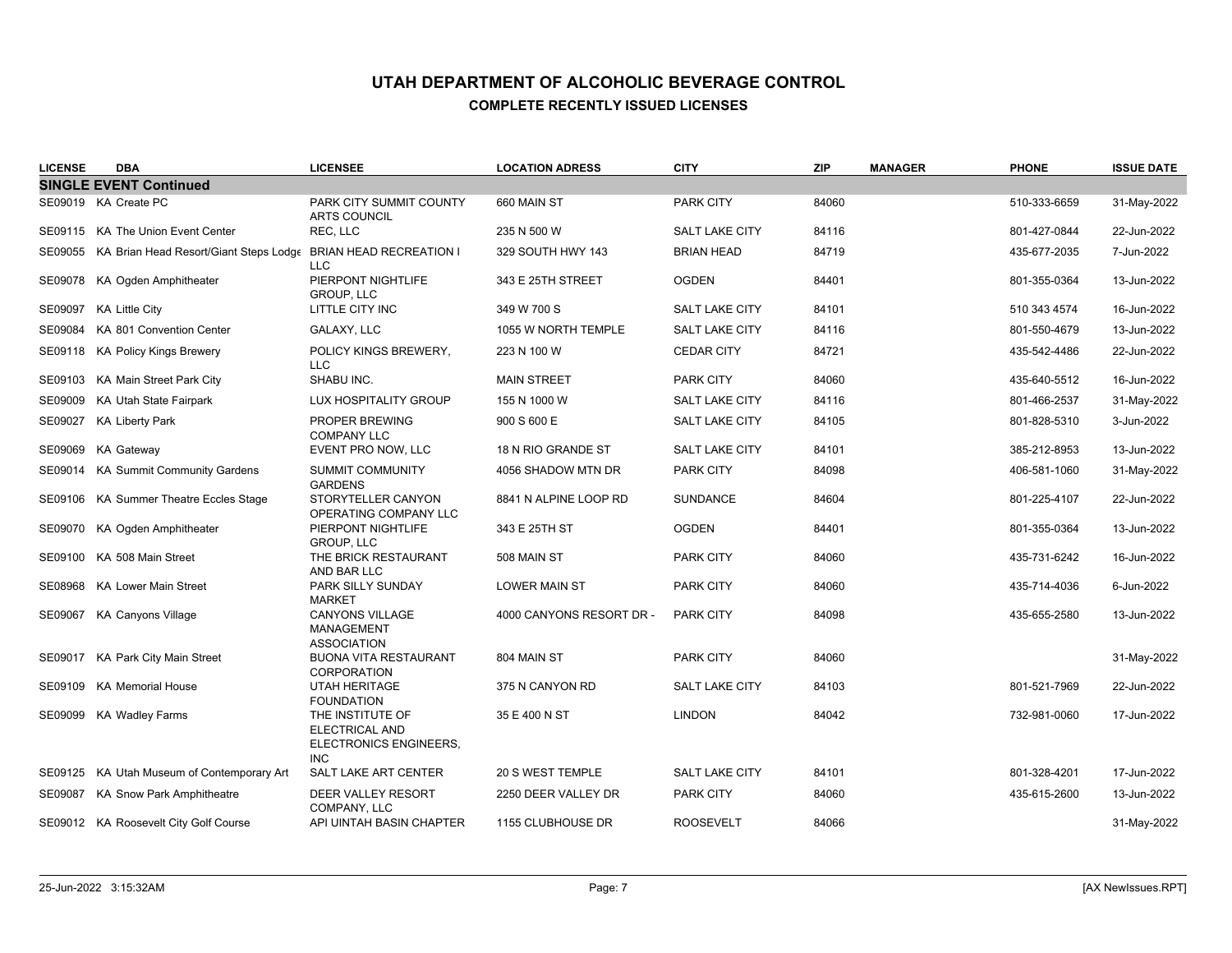| <b>LICENSE</b> | <b>DBA</b>                               | <b>LICENSEE</b>                                                   | <b>LOCATION ADRESS</b>            | <b>CITY</b>           | <b>ZIP</b> | <b>MANAGER</b> | <b>PHONE</b> | <b>ISSUE DATE</b> |
|----------------|------------------------------------------|-------------------------------------------------------------------|-----------------------------------|-----------------------|------------|----------------|--------------|-------------------|
|                | <b>SINGLE EVENT Continued</b>            |                                                                   |                                   |                       |            |                |              |                   |
|                | SE09004 KA Snowbasin Resort              | <b>SNOWBASIN RESORT</b><br><b>COMPANY</b>                         | 3925 SNOWBASIN RD                 | <b>HUNTSVILLE</b>     | 84317      |                | 801-620-1048 | 31-May-2022       |
|                | SE09095 KA Gateway                       | <b>BROADWAY MEDIA,LLC</b>                                         | 18 N RIO GRANDE ST                | <b>SALT LAKE CITY</b> | 84101      |                | 801-300-6601 | 16-Jun-2022       |
|                | SE09006 KA Snowbasin Resort              | <b>SNOWBASIN RESORT</b><br><b>COMPANY</b>                         | 3925 SNOWBASIN RD                 | <b>HUNTSVILLE</b>     | 84317      |                | 801-620-1048 | 31-May-2022       |
|                | SE09044 KA Park City Main Street         | <b>CUISINE UNLIMITED</b>                                          | <b>MAIN STREET</b>                | <b>PARK CITY</b>      | 84060      |                | 801-268-2332 | 6-Jun-2022        |
|                | SE09064 KA Canyon Village Concert Series | <b>CANYONS VILLAGE</b><br><b>MANAGEMENT</b><br><b>ASSOCIATION</b> | 4000 CANYONS RESORT DR            | <b>PARK CITY</b>      | 84098      |                | 435-655-2580 | 13-Jun-2022       |
| SE09081        | KA Ogden Amphitheater                    | PIERPONT NIGHTLIFE<br>GROUP, LLC                                  | 343 25TH STREET                   | <b>OGDEN</b>          | 84401      |                | 801-355-0364 | 13-Jun-2022       |
| SE09061        | <b>KA Canyon Village</b>                 | CANYONS VILLAGE<br><b>MANAGEMENT</b><br><b>ASSOCIATION</b>        | 4000 CANYONS RESORT DR            | <b>PARK CITY</b>      | 84098      |                | 435-655-2580 | 13-Jun-2022       |
|                | <b>TEMPORARY BEER (22 Licenses)</b>      |                                                                   |                                   |                       |            |                |              |                   |
|                | TB02443 KA Eureka Company Store          | EUREKA COMPANY STORE<br><b>LLC</b>                                | 289 S MAIN STREET                 | <b>EUREKA</b>         | 84628      |                | 801-232-5158 | 17-Jun-2022       |
|                | TB02446 KA BlackHawk Arena               | <b>SALINA CITY</b>                                                | 650 S EQUESTRIAN LANE             | <b>SALINA</b>         | 84654      |                |              | 24-Jun-2022       |
| TB02441        | KA Main Street Parking Lot Cedar City    | <b>WAREHOUSE BAR &amp;</b><br><b>KITCHEN LLC</b>                  | <b>102 N MAIN</b>                 | <b>CEDAR CITY</b>     | 84721      |                | 435-531-9530 | 13-Jun-2022       |
| TB02441        | KA Tinks                                 | <b>WAREHOUSE BAR &amp;</b><br><b>KITCHEN LLC</b>                  | 210 W 200 N                       | <b>CEDAR CITY</b>     | 84720      |                | 435-531-9530 | 13-Jun-2022       |
| TB02439        | KA Solder Hollow Nordic Center           | <b>VALKYRIE EVENTS LLC</b>                                        | 2002 SOLIDER HOLLOW DR 5PN MIDWAY |                       | 84049      |                | 385-444-8307 | 13-Jun-2022       |
| TB02439        | KA Solider Hollow Camping Area           | <b>VALKYRIE EVENTS LLC</b>                                        | 2002 SOLIDER HOLLOW DR 5PN MIDWAY |                       | 84049      |                | 385-444-8307 | 13-Jun-2022       |
| TB02429        | <b>KA Iron Springs Resort</b>            | <b>WAREHOUSE BAR &amp;</b><br><b>KITCHEN LLC</b>                  | 3196 N IRON SPRINGS ROAD          | <b>CEDAR CITY</b>     | 84721      |                | 435-531-9530 | 25-May-2022       |
| TB02444        | KA Gallivan Center                       | PIERPONT NIGHTLIFE<br><b>GROUP, LLC</b>                           | 239 S MAIN ST                     | <b>SALT LAKE CITY</b> | 84111      |                | 801-355-0364 | 17-Jun-2022       |
|                | TB02435 KA Salt Lake Buddhist Temple     | <b>SALT LAKE BUDDHIST</b><br><b>TEMPLE</b>                        | 211 W 100 S                       | SALT LAKE CITY        | 84101      |                | 801-363-4742 | 7-Jun-2022        |
|                | TB02433 KA The Gateway                   | <b>UTAH FOSTER CARE</b><br><b>FOUNDATION</b>                      | 18 N RIO GRANDE ST                | <b>SALT LAKE CITY</b> | 84101      |                | 801-369-7824 | 10-Jun-2022       |
| TB02430        | <b>KA Iron Springs Resorts</b>           | <b>WAREHOUSE BAR &amp;</b><br><b>KITCHEN LLC</b>                  | 3196 N IRON SPRINGS ROAD          | <b>CEDAR CITY</b>     | 84721      |                | 435-531-9530 | 7-Jun-2022        |
| TB02440        | KA City Park (Park City)                 | PARK CITY RUGBY<br><b>FOOTBALL CLUB</b>                           | 1354 PARK AVE                     | <b>PARK CITY</b>      | 84060      |                | 435-640-4850 | 13-Jun-2022       |
| TB02437        | KA Patagonia Outlet                      | <b>FISHER BREWING</b><br>COMPANY, LLC                             | 2292 S HIGHLAND                   | <b>SALT LAKE CITY</b> | 84106      |                | 435-590-0841 | 7-Jun-2022        |
|                | TB02447 KA Industry                      | PRIME LAP, INC                                                    | 650 S 500 W                       | <b>SALT LAKE CITY</b> | 84104      |                | 801-660-9173 | 24-Jun-2022       |
|                | TB02438 KA West Jordan Arena             | CITY OF WEST JORDAN                                               | 8035 S 2200 W                     | <b>WEST JORDAN</b>    | 84088      |                | 801-824-0029 | 10-Jun-2022       |